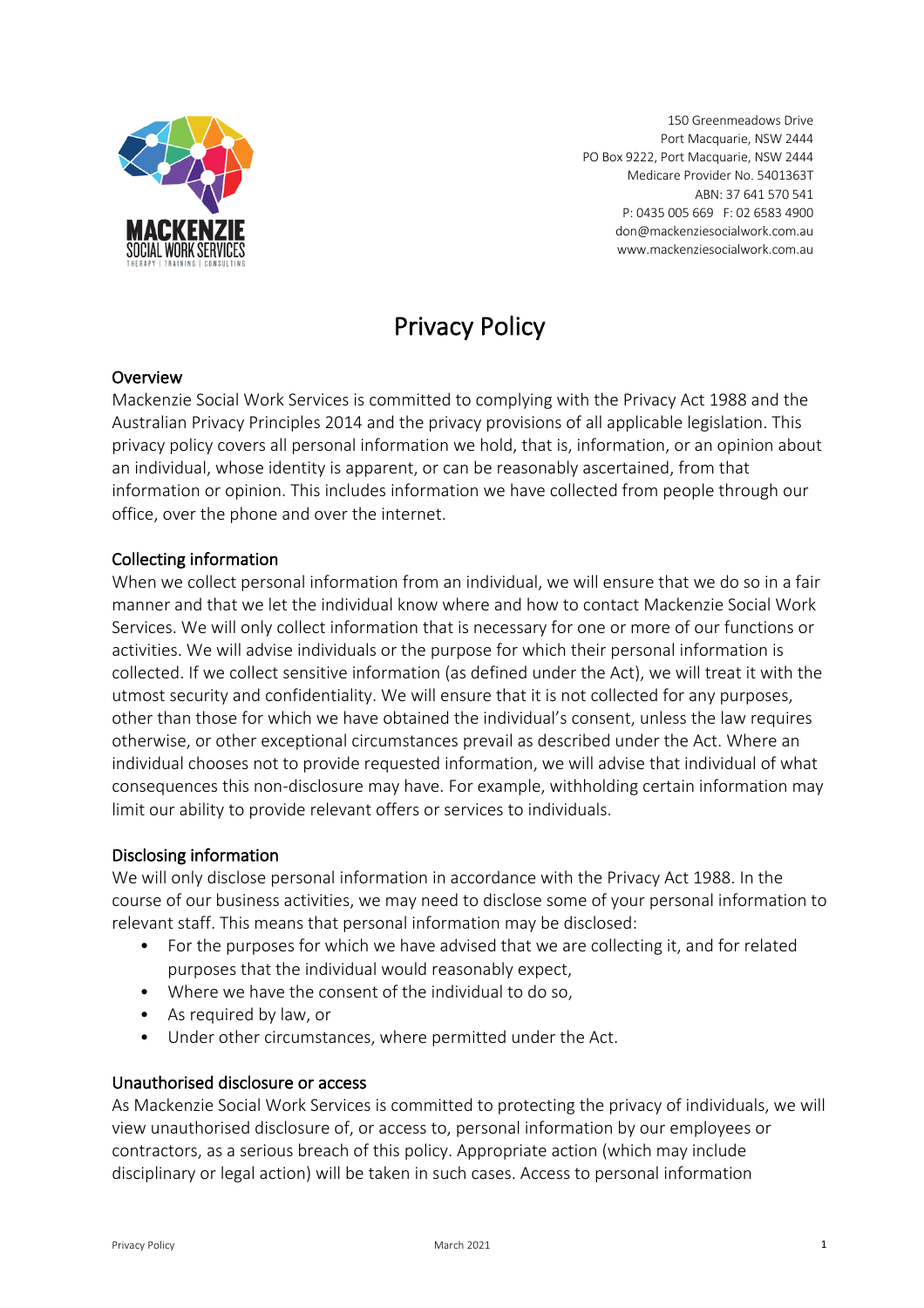Individuals will be able to access their personal information upon request. However, Mackenzie Social Work Services may occasionally need to deny access to information in accordance with the exemptions contained in the Act.

#### **Security**

Our goal is to protect the personal information collected by Mackenzie Social Work Services and its associations. Personal information will be managed confidentially and securely and destroyed appropriately when no longer required. We will monitor and implement appropriate technical advances or management processes, to safeguard personal information.

#### Data Quality

We will take all reasonable steps to ensure that the data we collect, use or disclose is accurate, complete and up to date, and has been obtained directly from individuals or other reputable sources.

#### **Website**

This section of our Privacy Policy explains how we handle your personal information which is collected from our website: www.mackenziesocialwork.com.au This Privacy Policy applies to your use of our website and the use of any of the facilities on our website. When you use our website, we do not attempt to identify you as an individual user and we will not collect personal information about you unless you specifically provide this to us. Sometimes, we may collect your personal information if you choose to provide this to us via an online form or by email, for example, if you:

- submit a general enquiry via our contacts page;
- register to receive eNewsletters; or
- send a written complaint or inquiry.

When you use our website, our Internet Service Provider (ISP) may record and log for statistical purposes the following information about your visit: your computer address; your top level name (for example, .com., gov., .org, .au etc.); the date and time of your visit; the pages and documents you access during your visit; and the browser you are using. Our web-site management agent may use statistical data collected by our ISP to evaluate the effectiveness of our web-site.

# Cookies

A "cookie" is a device that allows our server to identify and interact more effectively with your computer. Cookies do not identify individual users, but they do identify your ISP and your browser type. This website uses temporary cookies. This means that upon closing your browser, the temporary cookie assigned to you will be destroyed and no personal information is maintained which will identify you at a later date. Personal information such as your email address is not collected unless you provide it to us. We do not disclose domain names or aggregate information to third parties other than agents who assist us with this website and who are under obligations of confidentiality. You may be able to configure your browser to accept or reject all cookies and to notify you when a cookie is used. We suggest that you refer to your browser instructions or help screens to learn more about these functions. However, please note that if you configure your browser so as not to receive any cookies, a certain level of functionality of the Mackenzie Social Work Services website and other websites may be lost.